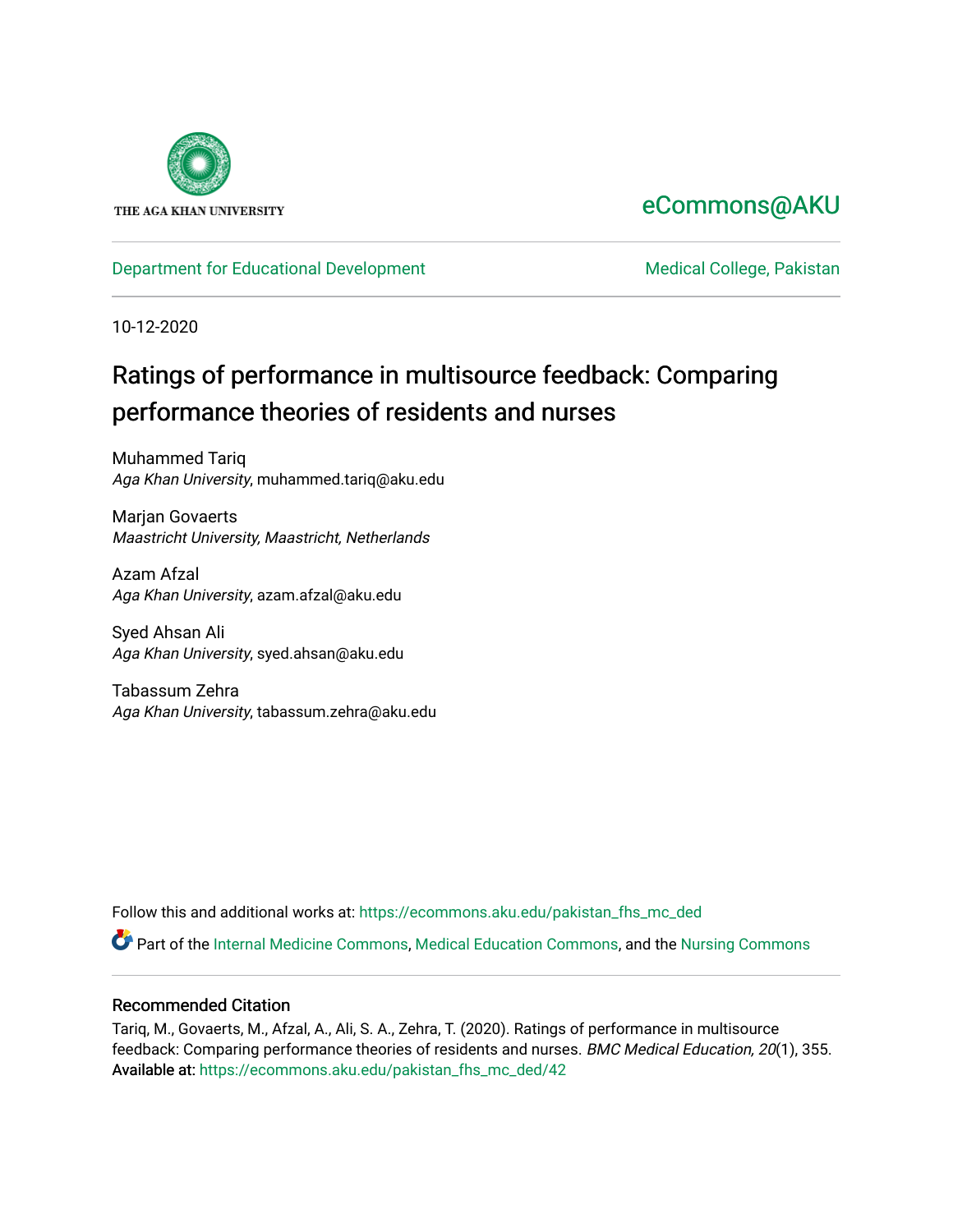# **RESEARCH ARTICLE Example 2014 12:30 The Contract of Contract ACCESS**

# Ratings of performance in multisource feedback: comparing performance theories of residents and nurses

Muhammad Tariq<sup>1\*</sup> (**b**[,](http://orcid.org/0000-0001-9770-2065) Marjan Govaerts<sup>2</sup>, Azam Afzal<sup>3</sup>, Syed Ahsan Ali<sup>4</sup> and Tabassum Zehra<sup>1</sup>

# Abstract

Background: Multisource feedback (MSF) is increasingly being used to assess trainee performance, with different assessor groups fulfilling a crucial role in utility of assessment data. However, in health professions education, research on assessor behaviors in MSF is limited. When assessing trainee performance in work settings, assessors use multidimensional conceptualizations of what constitutes effective performance, also called personal performance theories, to distinguish between various behaviors and sub competencies., This may not only explain assessor variability in Multi Source Feedback, but also result in differing acceptance (and use) of assessment data for developmental purposes.

The purpose of this study was to explore performance theories of various assessor groups (residents and nurses) when assessing performance of residents.

Methods: A constructivist, inductive qualitative research approach and semi-structured interviews following MSF were used to explore performance theories of 14 nurses and 15 residents in the department of internal medicine at Aga Khan University (AKU).

Inductive thematic content analysis of interview transcripts was used to identify and compare key dimensions in residents' and nurses' performance theories used in evaluation of resident performance.

Results: Seven major themes, reflecting key dimensions of assessors' performance theories, emerged from the qualitative data, namely; communication skills, patient care, accessibility, teamwork skills, responsibility, medical knowledge and professional attitude. There were considerable overlaps, but also meaningful differences in the performance theories of residents and the nurses, especially with respect to accessibility, teamwork and medical knowledge.

**Conclusion:** Residents' and nurses' performance theories for assessing resident performance overlap to some extent, yet also show meaningful differences with respect to the performance dimensions they pay attention to or consider most important. In MSF, different assessor groups may therefore hold different performance theories, depending on their role. Our results further our understanding of assessor source effects in MSF. Implications of our findings are related to implementation of MSF, design of rating scales as well as interpretation and use of MSF data for selection and performance improvement.

Keywords: Multisource feedback, 360-degree evaluation, Performance theories, Residents, Nurses, Ratings, Assessors

data made available in this article, unless otherwise stated in a credit line to the data.

© The Author(s), 2020 **Open Access** This article is licensed under a Creative Commons Attribution 4.0 International License,







<sup>\*</sup> Correspondence: [muhammed.tariq@aku.edu](mailto:muhammed.tariq@aku.edu) <sup>1</sup>

<sup>&</sup>lt;sup>1</sup> Department for Educational Development & Department of Medicine, Aga Khan University, P.O. Box 3500, Stadium Road, Karachi 74800, Pakistan Full list of author information is available at the end of the article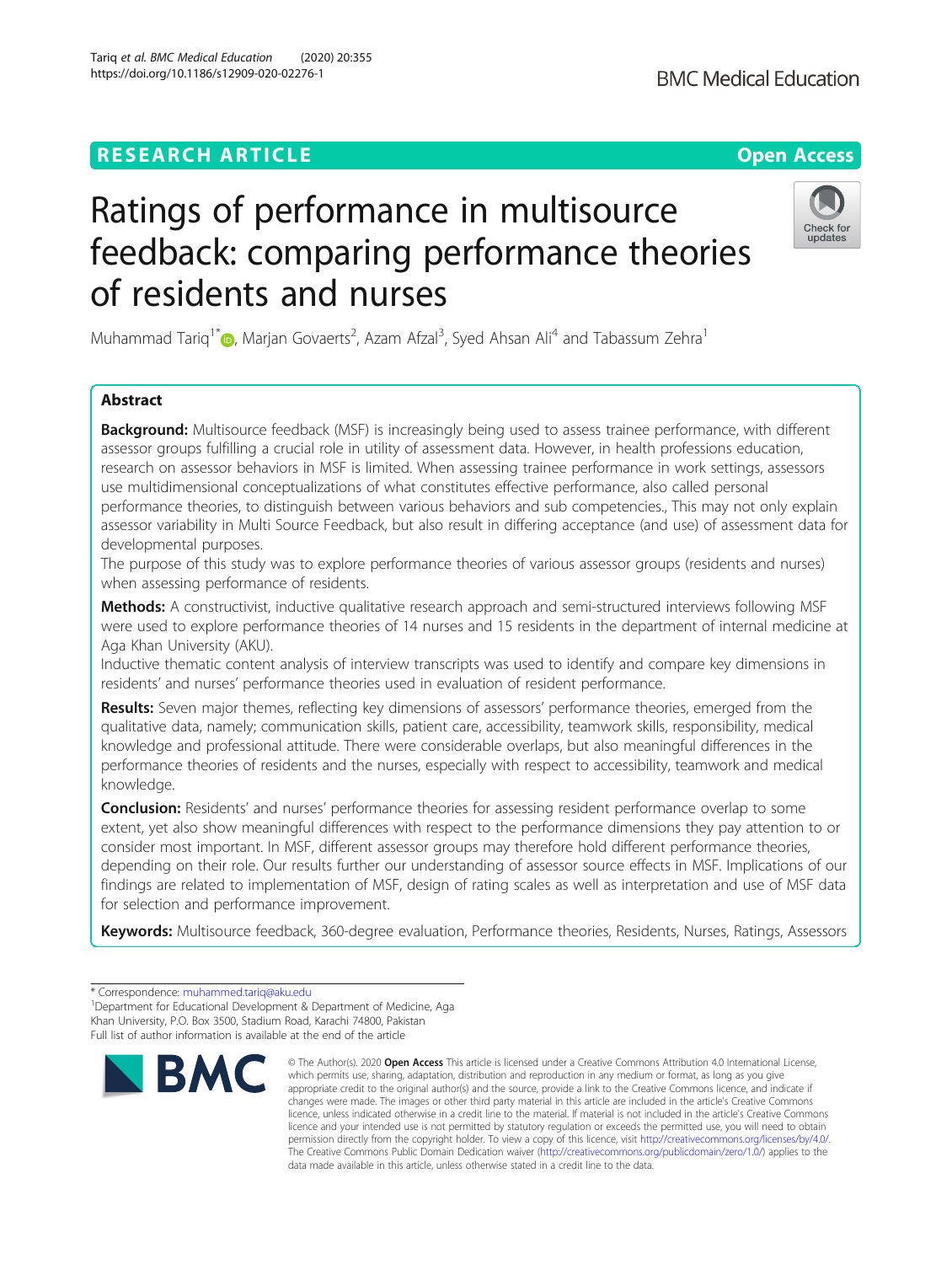# Background

Given complexity of workplace settings and interpersonal relations, evaluation of trainee performance by a single assessor (supervisor) is no longer considered defensible. All individuals who interact with trainees on a regular basis can provide meaningful judgments, each from their own perspective, and aggregation of multiple performance data will then provide a more complete and accurate picture of trainee performance [[1](#page-10-0)]. Therefore, Multisource feedback (MSF) is increasingly being used in the assessment of trainee performance in residency training. MSF is a tool which requires collection of evaluations of training- or job-related competencies from various assessors occupying different roles relative to the trainee  $[2-5]$  $[2-5]$  $[2-5]$  $[2-5]$  $[2-5]$ . In health professions education, assessors in MSF may include faculty, fellow residents, medical students, nurses, ancillary staff, patients, families, and the resident him- or herself. Commonly used rating scales in MSF then require assessors to convert trainee performance into numerical scores as well as provide additional narrative comments. Although MSF data are being used as evidence in high stakes decision making about fitness to practice, a major purpose of MSF also is to provide feedback which can be used for continuous development and performance improvement. In fact, MSF has emerged as one of the dominant methods to assess professional attitudes and behavior in the workplace and it can be an effective tool for providing formative feedback to the trainees, especially with respect to 'generic' or 'soft' competencies such as communication, interpersonal skills, teamwork and professionalism [\[6](#page-11-0)].

Extensive literature, both in healthcare and in industry, shows that MSF can be practical, and reliable. For instance, Joshi, Ling, & Jaeger, found that a MSF instrument consisting of a 10 item questionnaire filled in by staff nurses, faculty members, allied health professional staff, medical students, patients, fellow residents, and a self-evaluation by residents, yielded reliable evaluations of residents' competency in interpersonal and communication skills, and could effectively be used to guide formative feedback [\[7](#page-11-0)].

However, although studies suggest that MSF is a valuable tool in assessment of trainee performance, the literature also shows that it may be psychometrically challenging, as performance ratings in MSF may suffer from common assessor errors such as halo and leniency [[8](#page-11-0)–[10\]](#page-11-0) as well as low (to moderate at best) agreement on ratings across assessor sources (i.e. groups of assessors differing in professional background and role relative to the trainee)  $[11, 12]$  $[11, 12]$  $[11, 12]$ . A study by Tariq et al.  $[13]$  $[13]$  $[13]$ for instance, showed that mean performance ratings by nurses were significantly lower than ratings from faculty and clinical staff. Similarly, a study by Chandler et al.

revealed higher ratings of residents by the nurses and the faculty as compared to patients and families [\[1](#page-10-0)], whereas a study by NG et al. [[14\]](#page-11-0), demonstrated that assessors who are subordinates are more lenient and are more likely to demonstrate halo effects compared to peers and supervisors. Various explanations may underlie these (partly contradictory) findings with respect to these assessor "source" effects (i.e. between- assessor group differences in MSF) [[12](#page-11-0)]. Previous research findings, for example, suggest that between-assessor differences may result from assessors observing different behaviors in differing work-relationships and contexts [[15\]](#page-11-0). An increasing body of research furthermore suggests that assessors are active information processors who select, interpret, and integrate specific performance information for judgment and decision making, and that processing of performance information (and thus assessment outcome) is influenced by their working relationship with the trainee, their understanding of effective performance, their personal goals as well as (professional) experience [\[16](#page-11-0)]. These different conceptualizations of effective job performance are defined as (personal) performance theories. As a consequence, different assessors may hold different performance theories, i.e. may vary in their conceptualizations of what constitutes effective performance and the performance dimensions or aspects that are considered most relevant for the job [\[17](#page-11-0)]. Different assessor groups may therefore give different weightings to different dimensions of performance  $[12]$  $[12]$ . A study by Govaerts and colleagues  $[18]$  $[18]$ , for instance, showed that assessors, when asked to directly observe and assess trainee performance, not only differed with respect to the performance dimensions used in assessment of task performance (i.e. what assessors actually paid attention to) but also showed betweenassessor variations in interpretation and valuing of specific behaviors – reflecting idiosyncratic assessor effects. Similarly, as use of various assessor groups is a key feature of MSF feedback procedures, it may very well be conceived that assessor groups holding different conceptualizations of performance underpin assessor source effects in MSF: different assessor groups may hold different performance theories, resulting in varying performance dimensions underlying MSF ratings and (significant) between-group differences in ratings of trainee performance. Given findings related to assessor variability in MSF the question may therefore be raised which performance dimensions are actually being used by assessors from different sources when filling out MSF rating forms to evaluate trainee performance.

Exploration of performance theories underpinning MSF ratings seems particularly important as in most MSF procedures, the trainee himself/herself is a crucial assessor source, whose self-assessment allows for a "gap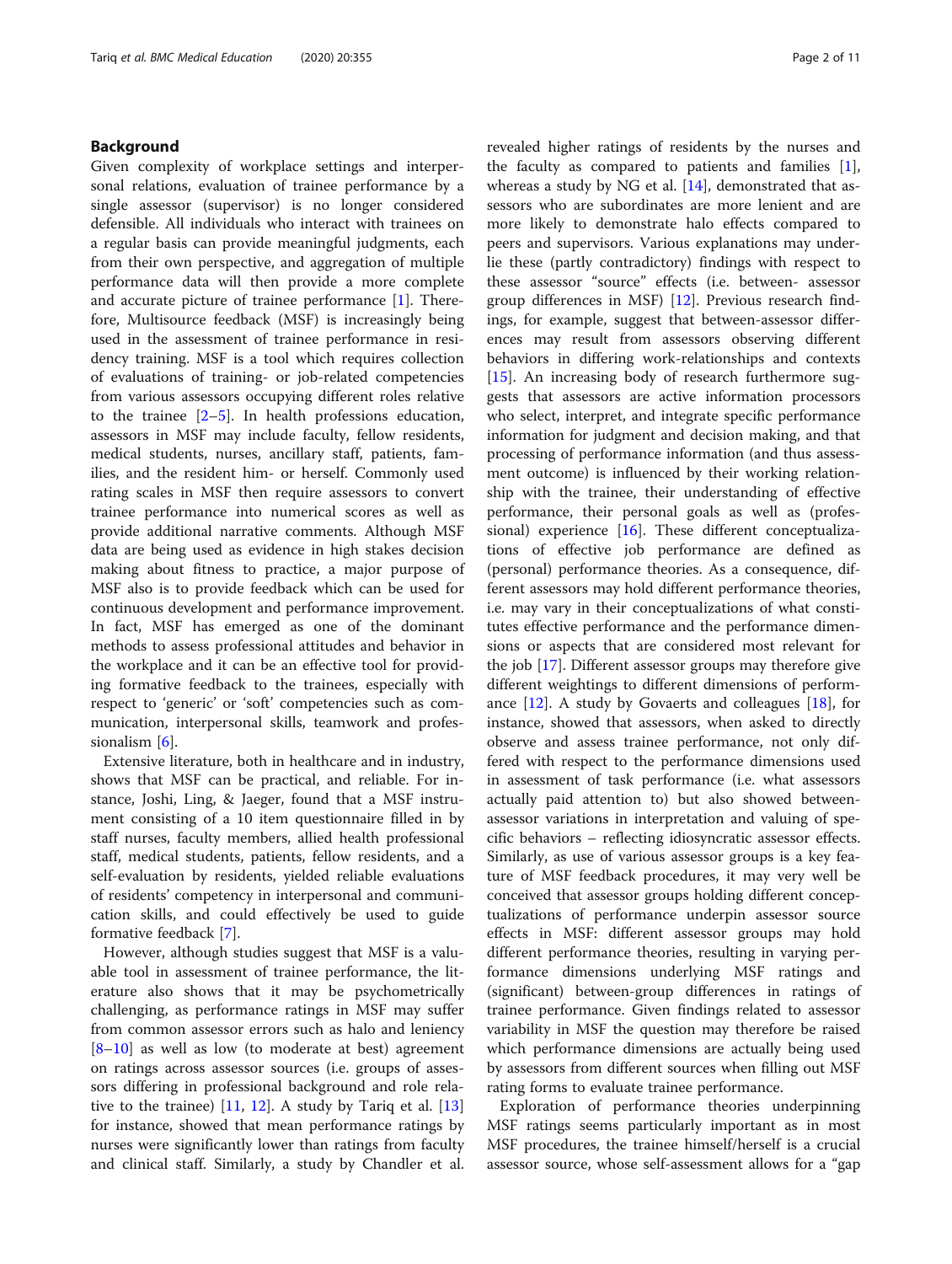analysis" between self-perceived performance and performance evaluations by others. Discrepancies between trainees' performance theories and performance theories of other assessor groups may be especially relevant in relation to acceptance and use of feedback. In general, research suggests that acceptance of feedback may vary, and acceptance of negative feedback is especially difficult if it doesn't resonate with self-perceived performance [\[6](#page-11-0), [19](#page-11-0)–[21\]](#page-11-0). Research findings rather consistently indicate that self-ratings may differ considerably from ratings by others. For instance, three large studies demonstrated that self-ratings tend to be higher than MSF ratings from other assessor sources, particularly in the less highly rated individuals [[22](#page-11-0)–[24](#page-11-0)]. However, in a recent study by Bullock and colleagues [\[11](#page-11-0)], mean resident self-assessment scores were significantly lower than those provided by faculty and other assessors, suggesting that findings regarding self-assessments in multi-source evaluations are dependent on context and (educational) culture. Discrepancies between self and others may result from inaccurate or distorted ratings, but one might also hypothesize that trainees hold performance theories that are different from performance theories used by supervisors, or other health care workers. Since self-ratings are vital in MSF, and acceptance of feedback is probably dependent on residents' beliefs about what constitutes good performance (i.e. their performance theories), it is important to identify performance dimensions and theories as used by residents in MSF, and how they differ from performance theories and dimensions used by other assessors. A better understanding of residents performance theories may thus further our understanding of acceptance (or non-acceptance) of external feedback.

#### The present study

The purpose of the present study, therefore, was to explore performance theories as used by different assessors in MSF. More specifically, we aimed to compare residents' performance theories with performance theories used by other assessor sources. Building on the findings from previous studies [[13](#page-11-0), [25\]](#page-11-0), which suggest that performance ratings by nurses differed significantly from ratings by staff and clinicians, we particularly wanted to explore performance theories held by nurses, being vital stakeholders in residency training. Nurses are a very important part of the healthcare teams and they have unique opportunities to observe the day-to-day behaviors of the residents, particularly in the after-hours, during performance of procedures, and in managing emergencies.

# Methods

# Study design

We used a constructivist, inductive qualitative research approach to gain a more in-depth understanding of residents' and nurses' performance theories. Semistructured interviews were conducted to explore performance dimensions that residents and nurses use when evaluating different levels of resident performance. We used one-on-one semi-structured interviews to create a safe environment for participants to elaborate on their assessment beliefs and approaches to performance evaluations.

# Context/setting of the study

The study was conducted at the Aga Khan University Hospital, which is a tertiary care hospital, in the context of residency training in internal medicine. The internal medicine residency programme comprises 4 years of training. The residency programme has been using MSF to assess residents' performance since 2010. The residents are evaluated by multiple assessors, including faculty, nurses, unit receptionists, wards coordinators (managers), and peer. MSF-procedures include self-assessment of performance by residents. A copy of the MSF questionnaire used at AKU is presented in annexure 1.

#### Participants/subjects

A total of 14 nurses and 15 residents participated in this study. Using purposive sampling strategy, nurses were invited to participate in the study based on their involvement and role in residency training and years of experience in interacting with residents. We included nurses with varying degrees of experience (ranging from 2 to 21 years) and various roles and responsibilities in patient care and residency training (seven registered nurses (RNs), two assistant head nurses, two head nurses, one senior manager nursing & two associate nursing directors; five males and nine females). For the residents, we used stratified purposive sampling to include residents at various levels of training (eight senior residents and seven junior residents).

Residents and nurses were invited to participate via email or by verbal communication; participation was voluntary with no financial compensation. Initially 20 interviews for nurses and residents each were planned. In total we conducted 14 interviews with nurses and 15 interviews with residents. Theoretical saturation was achieved for nurses after 11 and for residents after 12 interviews, after which data analysis revealed no new concepts or themes.

#### Reflexivity

The principal investigator (PI) was the director of the postgraduate training programmes in the department of medicine at AKU, overseeing all residency and fellowship programmes in the department. He served as internal medicine residency programme director for ten years and was heavily involved in re-structuring of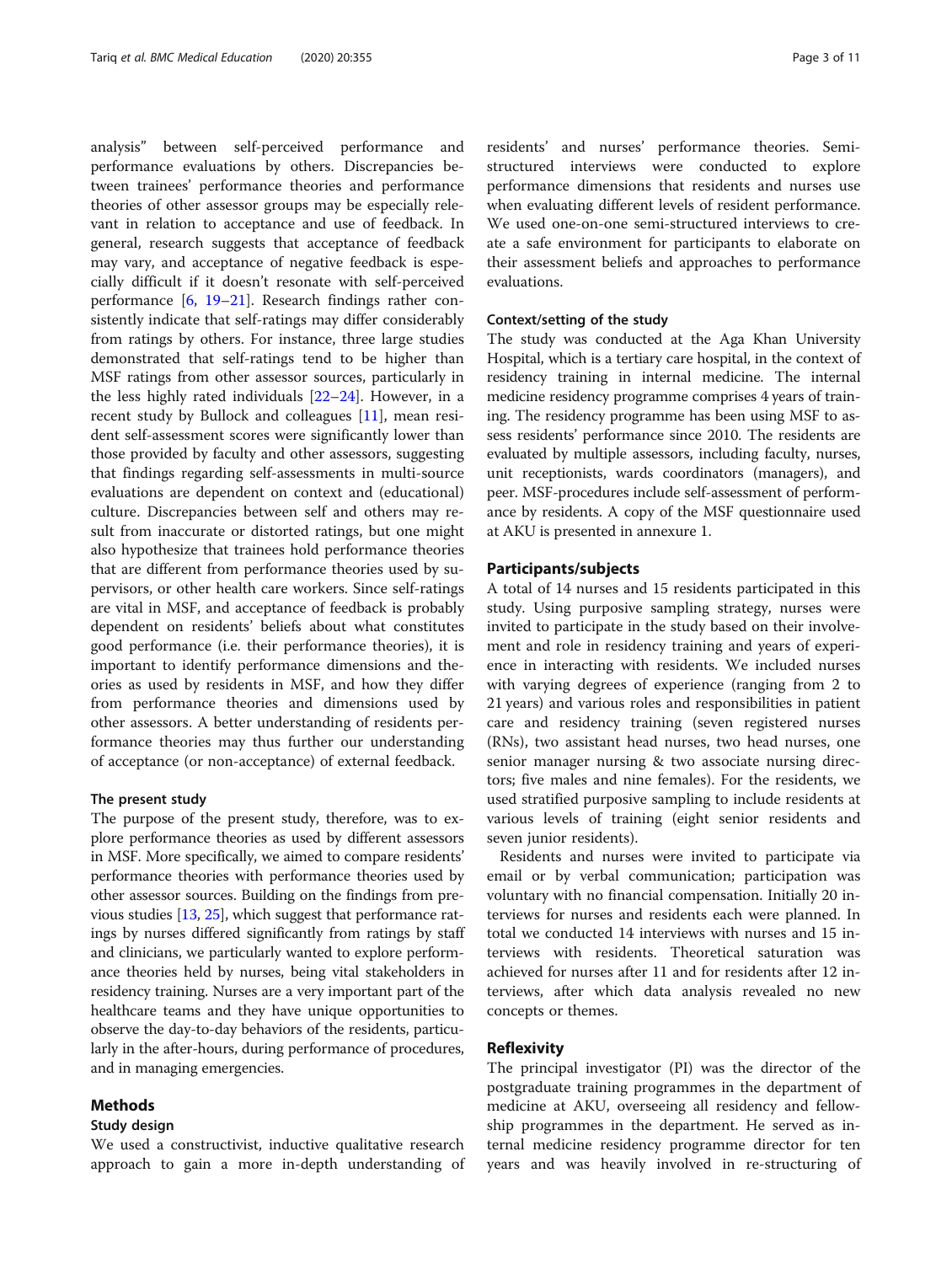internal medicine programme. During this period he observed that often there were differences in the rating of the same resident's performance among different assessor groups (faculty, nurses and residents). This assessment phenomenon led him to explore the differences between the different rater groups. All attempts were made to minimize effects from the PIs preconceptions by including other researchers both in data collection and data analysis. The other three researchers were not actively involved in supervision and performance assessment of residents included in this study and had no prior affiliations with the nursing faculty.

# Data collection

Performance theories of residents and nurses were explored using semi-structured interviews. The interview script / guide (Addendum 2) was developed by the research group based on a previous and similar study by Ginsburg et al. [\[23\]](#page-11-0) Participants were asked to describe an outstanding, a problematic and an average resident with whom they had worked. Descriptions could be about any aspect of residents' clinical competence. However the description had to be of an actual resident rather than generalized opinion. Probing questions were used to promote specific description of resident performance behaviors.

Two pilot interviews, one with a nurse and one with a resident, were conducted to test and refine the interview script; these participants were not included in the final study sample. Based on the pilot interviews, only small changes were made to the interview guide.

Each interview lasted for about 30 min. Four researchers were involved in conducting the interviews; each interview was conducted by two interviewers. At the beginning of each interview details of the project along with its implications were discussed with interviewees, and written informed consent was taken after asking for permission to audiotape the interview and explaining procedures for assurance of confidentiality. In order to obtain honest and open responses the researchers made an effort to establish rapport with the participants. Researchers periodically discussed and summarized responses to check their understanding and interpretation of interviewees' responses.

Interviews were transcribed verbatim by an independent professional medical transcriptionist. To enable a member check, all participants received a summary of their interview for verification a few days after the interview was conducted. There were minimal recommendations for change. After all interviews were transcribed, any identification of the interviewee was removed in order to maintain confidentiality. Each interview transcript was assigned a unique code.

## Data analysis

Inductive content analysis is well-suited for research where few or no previous studies of the phenomenon in question exist. The inductive approach enables researchers to identify key themes in the area of interest by reducing the material to a set of themes or categories.

The analysis of interview transcripts was continued alongside data collection to ensure that the interviews were effectively eliciting the types of anticipated description and to determine when theoretical saturation had been reached.

For nurses and residents separately, we used inductive content analysis [[26](#page-11-0)] of interview transcripts through open coding, to identify key themes / categories which were then abstracted and put together as performance dimensions in a model that was assumed to represent the performance theory held by that particular assessor group.

For each of the assessor groups, two researchers with different professional backgrounds (one internist and one medical educationalist) began by independently coding transcripts for outstanding, average, and underperforming residents. Emerging codes were grouped according to themes that were thought to represent dimensions of performance that assessors' actually used when describing different levels of trainee performance. Researchers met repeatedly to compare and discuss emergent coding structures, until the coding framework was stable. The final coding framework was considered to represent the aggregate performance theory of that particular assessor group (i.e. the set of dimensions used by that particular assessor group to describe and evaluate performance).

#### Ethical considerations

Ethical approval was obtained from the Ethical Review Committee (ERC) of the Aga Khan University.

We took precautions to protect the interests of all participants (residents and nurses). Participation was voluntary and full confidentiality was guaranteed. All participants were informed about research procedures in writing, and permission to audiotape interview sessions was obtained. Data were analysed anonymously.

# Results

The 29 interviews resulted in 184 pages of text for analysis. Analysis showed considerable overlapping, but also meaningful differences in performance theories of residents and the nurses. Fig. [1](#page-5-0) shows at a glance the major overlapping and distinct themes and subthemes emerging from our data.

Analysis of the transcripts resulted in seven major themes related to performance theories of nurses and residents, namely; communication skills, patient care,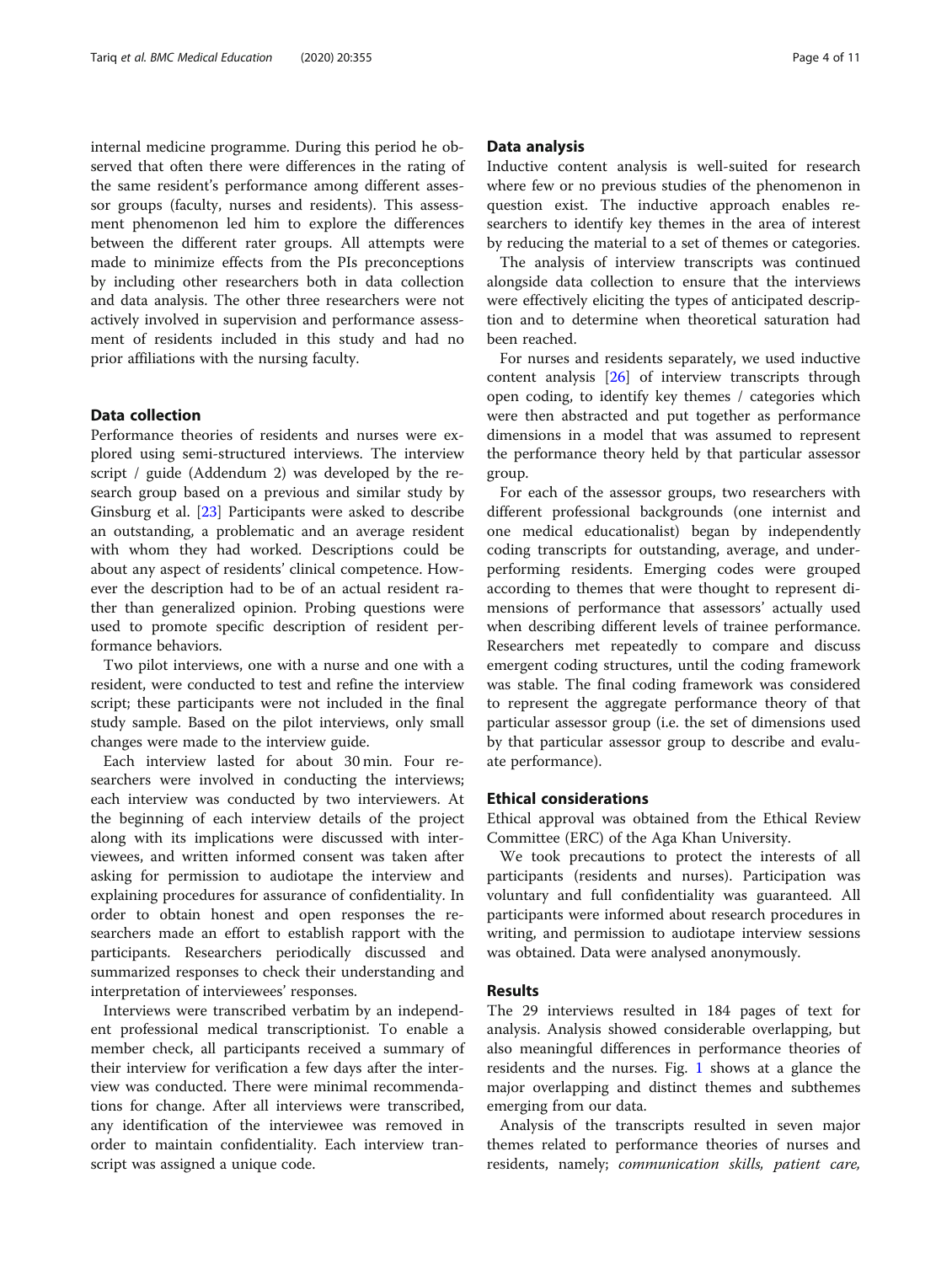<span id="page-5-0"></span>accessibility, teamwork skills, responsibility, medical knowledge and professional attitude, The next section will describe these themes in further detail, and provide quotations that most accurately depict the themes and dimensions in participants' performance theories. Figures indicating participant number are given in parentheses. Table [1](#page-6-0) summarizes major findings and provides positive and negative descriptors of residents' behaviour and performance.

### Performance theories, communalities and differences

Communication turned out to be the most salient performance dimension in evaluation of resident performance, as this was mentioned and elaborated by all residents and nurses, mostly at the very start of the interview. Both groups indicated that according to them, communication is the key competency or performance domain which differentiates residents as being outstanding, problematic or just average. Particularly good counseling skills make up an excellent resident.

"Basically what I feel is that the quality that an outstanding resident must possess is communication skills"(Nurse-10, describing outstanding resident performance),

"Even the agitated patients used to come around after speaking with him" "They felt like they got an answer and felt that the person understands." (Resident-5, describing qualities of an outstanding resident),

"He never discussed in the corridors or at the counter but rather he used to counsel the family in a settled environment". (Nurse-3, describing qualities of an outstanding resident),

"Overall with nurses too she communicated very well and still does so." (Resident-12, describing qualities of an outstanding resident),

"Their communication with the family is really pathetic sometimes. Even they say", "it's your wish if you want to get treated, this is how it is here".(- Nurse-14, describing qualities of a problematic resident),

The next dominant and common theme was *patient* care. Both nurses and residents emphasized that

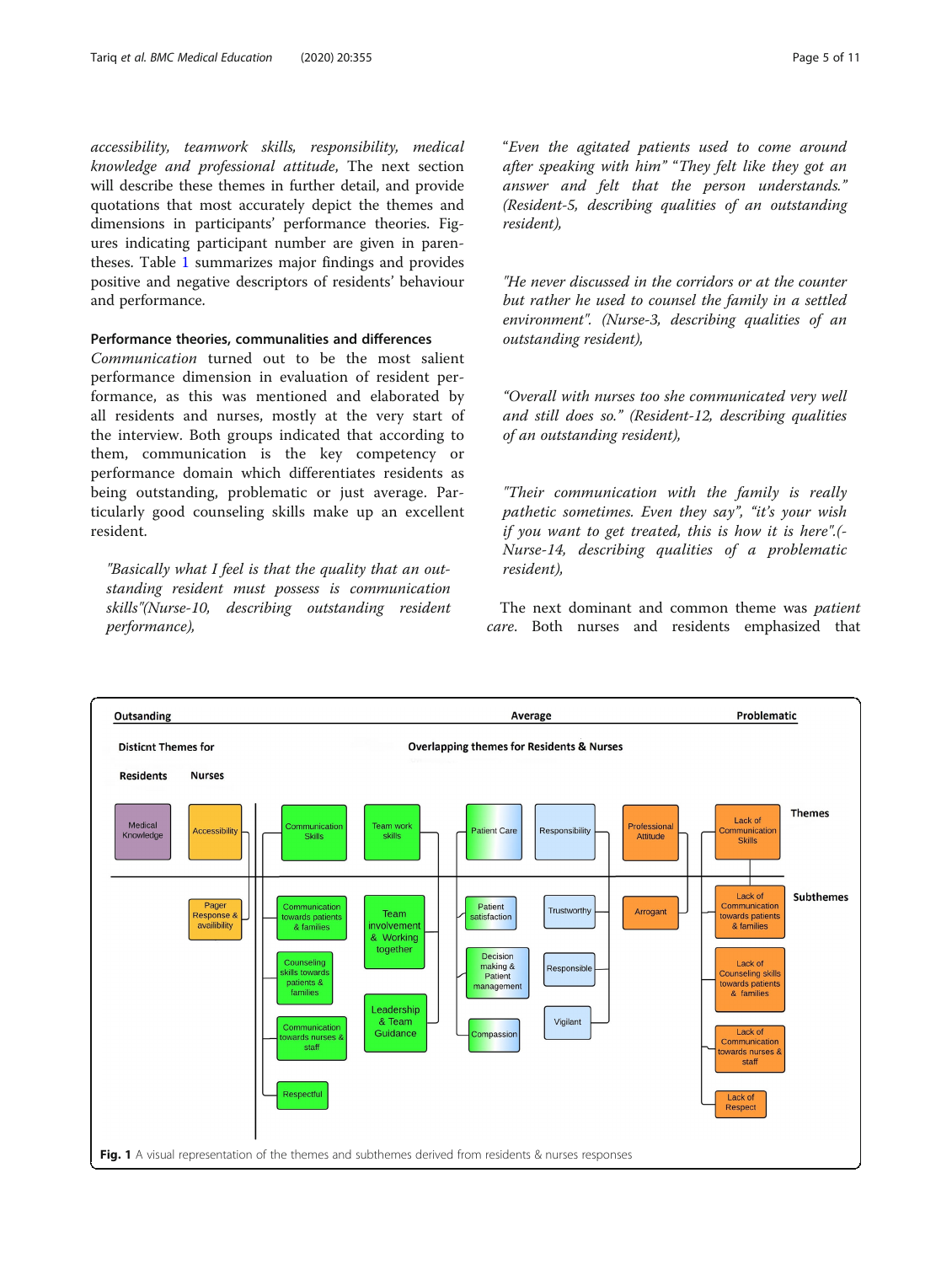<span id="page-6-0"></span>Table 1 Performance Theories: Major (sub) Themes derived from interviews, including positive and negative examples of behavioral descriptors

| Major themes and<br>subthemes                                  | <b>Definitions</b>                                                                                         | Positive and negative examples of resident behavior / performance                                                                                                                                 |                                                                                                                                           |
|----------------------------------------------------------------|------------------------------------------------------------------------------------------------------------|---------------------------------------------------------------------------------------------------------------------------------------------------------------------------------------------------|-------------------------------------------------------------------------------------------------------------------------------------------|
|                                                                |                                                                                                            | Positive descriptors                                                                                                                                                                              | <b>Negative descriptors</b>                                                                                                               |
| <b>Communication Skills</b>                                    |                                                                                                            |                                                                                                                                                                                                   |                                                                                                                                           |
| Communication skills<br>towards patients &<br>families         | The act of exchange of information<br>through interaction between residents and Interactive<br>patients    | Effective communicator                                                                                                                                                                            | Ambiguous, rude and bad<br>mannered in verbal and non-<br>verbal communication<br>Intolerant, impatient & aggravated<br>under work stress |
| Counseling skills<br>towards patients &<br>families            | Advice or guidance from a doctor to<br>patients & their families with respect to<br>illness of the patient | Empathetic, maintains confidentiality,<br>confident, explains, listens, available,<br>Educates his/her patients                                                                                   | Poor patient educator and<br>counsellor                                                                                                   |
| Communication skills<br>towards nurses & staff                 | The act of exchange of information<br>through interaction between residents and<br>nurses                  | Respect for nurses as healthcare<br>professionals, effective communicator                                                                                                                         | not available, ineffective direction<br>to nurses, argues, belligerent                                                                    |
| Communication skills<br>towards fellow<br>residents (resident) | The act of exchange of information<br>through interaction with residents                                   | Collegial, good interpersonal skills<br>(resident)                                                                                                                                                | aggravated, frustrated & reactive<br>(resident)                                                                                           |
| Accessibility                                                  |                                                                                                            |                                                                                                                                                                                                   |                                                                                                                                           |
| Pager response &<br>Availability (nurses)                      | Response and presence when needed                                                                          | Prompt response; always<br>available (nurses)                                                                                                                                                     | Late response despite multiple<br>pager attempts; not accessible<br>(nurses)                                                              |
| <b>Patient Care</b>                                            |                                                                                                            |                                                                                                                                                                                                   |                                                                                                                                           |
| Patient satisfaction                                           | Satisfaction of patients with the healthcare<br>team regarding care of patient                             | Physician's presence; timely updates;<br>addresses patient and family concerns<br>Well prepared<br>Grasp on patient issues                                                                        | upsets and frustrates patient and<br>family<br>Ill informed. Incompetent<br>Poor patient communicator                                     |
| Decision making &<br>Managing Patients                         | Treatment & care; Right decision at the<br>right time & competency                                         | confident; competent physician; holistic hesitant; lack of confidence;<br>approach; (nurse)<br>independent assessment. Effective<br>clinical supervision, problem solver,<br>fortitude (resident) | incompetent<br>irresponsible patient care,<br>apprehensive, nervous (resident)                                                            |
| Compassionate (nurse)                                          | Feeling or showing sympathy and concern<br>for others.                                                     | Empathetic physician                                                                                                                                                                              | Insensitive                                                                                                                               |
| Safe Practice (resident)                                       | Patient safety taken care of                                                                               | Gathers thorough information &<br>systemic approach towards patient<br>safety (resident)                                                                                                          | negligent, careless casual<br>approach (resident)                                                                                         |
| <b>Teamwork Skills</b>                                         |                                                                                                            |                                                                                                                                                                                                   |                                                                                                                                           |
| Team involvement &<br>Working together                         | Support & involve the team members in<br>patient care.                                                     | collaborative; respect opinions; trust<br>team builder                                                                                                                                            |                                                                                                                                           |
| Leadership & Team<br>Guidance                                  | Supervision, teaching and managing the<br>team                                                             | team leader; mentor; appropriate task<br>delegator                                                                                                                                                |                                                                                                                                           |
| Responsibility                                                 |                                                                                                            |                                                                                                                                                                                                   |                                                                                                                                           |
| Trustworthy                                                    | Able to be relied on as honest, truthful and<br>dependable                                                 | Reliable, credible & dependable<br>authentic (resident)                                                                                                                                           |                                                                                                                                           |
| Responsible                                                    | Having an obligation & commitment for<br>patient care as part of one's job or role.                        | responsible & committed                                                                                                                                                                           | indifferent, unconcerned &<br>uncaring                                                                                                    |
| Vigilant                                                       | Keeping careful watch for possible patient<br>deterioration or emergencies                                 | observant, attentive, thorough &<br>cautious                                                                                                                                                      | slacker & disinterested                                                                                                                   |
| <b>Professional Attitude</b>                                   |                                                                                                            |                                                                                                                                                                                                   |                                                                                                                                           |
| Misbehaving                                                    | Bad attitude                                                                                               |                                                                                                                                                                                                   | scolding, stubborn, disrespectful &<br>rude<br>domineering<br>belligerent                                                                 |
| <b>Medical Knowledge</b><br>(resident)                         | Academics, knowledge gain                                                                                  | professional / clinical competence                                                                                                                                                                |                                                                                                                                           |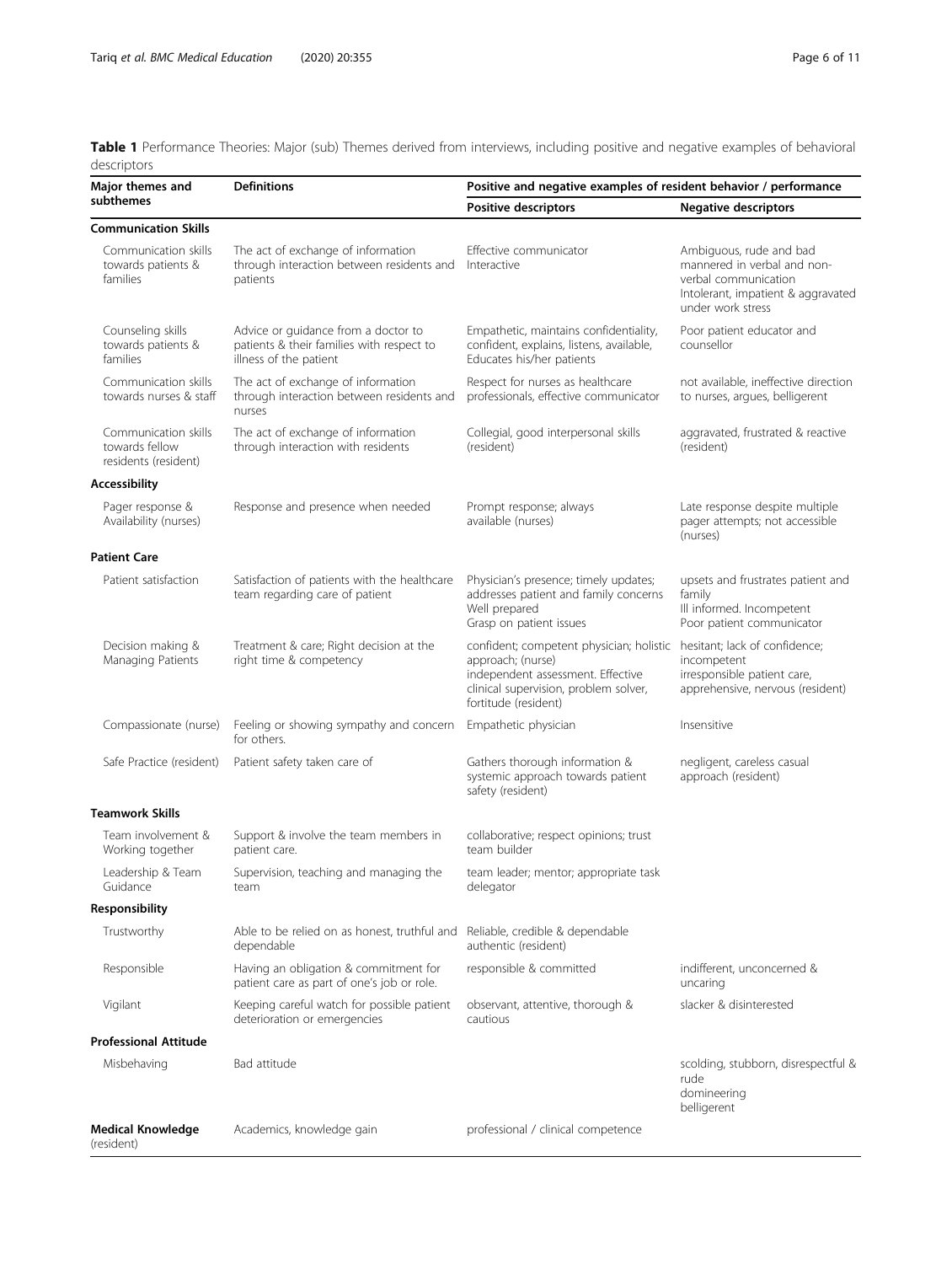excellent residents are able to manage patients well with appropriate and high levels of confidence, consistently resulting in high levels of satisfaction in their patients. High-performing residents are compassionate as well as take the right decisions at the right time.

"In my opinion the outstanding resident is one who goes with the patient treatment plan and focuses on the basic needs of the patient" (Nurse-4; describing qualities of an outstanding resident)

"With regard to patient care, he feels no responsibility towards the patient and leaves the management of the patient to the junior doctors from day-1." (Resident-8; describing qualities of a problematic resident)

Both residents and nurses also emphasized teamwork skills. The subthemes identified within this category were team involvement, working together as partners in patient care, and leadership.

"An outstanding resident manages a team in a very organized manner"(Resident-3 describing qualities of an outstanding resident )

"If the team is fighting then the work will be bad, -----------This will bring quality down." (Resident-13 describing qualities of an problematic resident)

"His behavior with the juniors is like the relationship between a boss and his subordinates." (Resident-8 describing qualities of a problematic resident)

Nurses in particular emphasized effective leadership, respect and residents' ability to make them feel 'part of the team'. They described an outstanding resident as someone who considers patient care to be a team work effort and nurses to be indispensable team members.

"He takes everybody along with him" (Nurse-5 describing qualities of an outstanding resident)

"She accepts criticism and identifies ways of learning as well as ways of teaching us" (Nurse −1 describing qualities of an outstanding resident)

"He was very polite, well communicating when delegating tasks or communicating to his team or to nurses" (Nurse-9 describing qualities of an outstanding resident)

The sub-theme leadership and team guidance was discussed especially in relation to excellence, whereas the domain seemed to take on less importance in identification of problematic residents, particularly by nurses.

Accessibility was identified as major theme by nurses only. Almost all nurses identified this theme when describing resident performance, in contrast to residents who didn't seem to identify and use accessibility as an important theme in performance evaluations. Nurses typically identified residents as problematic if it is difficult to contact them and if they do not answer their pagers on time.

"Often we have to page them 3-4 times and the resident does not reply" (Nurse-3 describing qualities of a problematic resident)

"There are a lot of delays with the incompetent and problematic doctors" (Nurse-4 describing qualities of a problematic resident).

In distinguishing outstanding residents from residents who are performing poorly, nurses as well as residents highlighted issues related to 'responsibility' and 'professional attitude'. Both residents and nurses used trustworthiness, vigilance, honesty and dependability as key performance dimensions to identify excellence in resident performance. The nurses and residents felt that residents displaying these qualities can easily manage and deal with all sorts of problems.

"< Outstanding residents> work with responsibility. Their main focus is on responsibility. They focus on the patient's concerns. They are focused on the treatment plan as well. They follow up on small things such as bed sores management". (Nurse 4 describing qualities of an outstanding resident).

The participants' responses clearly identified that problematic residents had issues in professional attitude and poor communication skills. The problematic resident was often described as lacking confidence in patient management and/or not taking responsibility for his patients:

"Irresponsible with regard to patient care and medication"(Resident 13 describing qualities of a problematic resident)

"One who puts responsibility on the nurse and leaves" (Nurse-6 describing qualities of a problematic resident)

"Not taking up responsibilities of patients when work is being assigned, and work is then not done"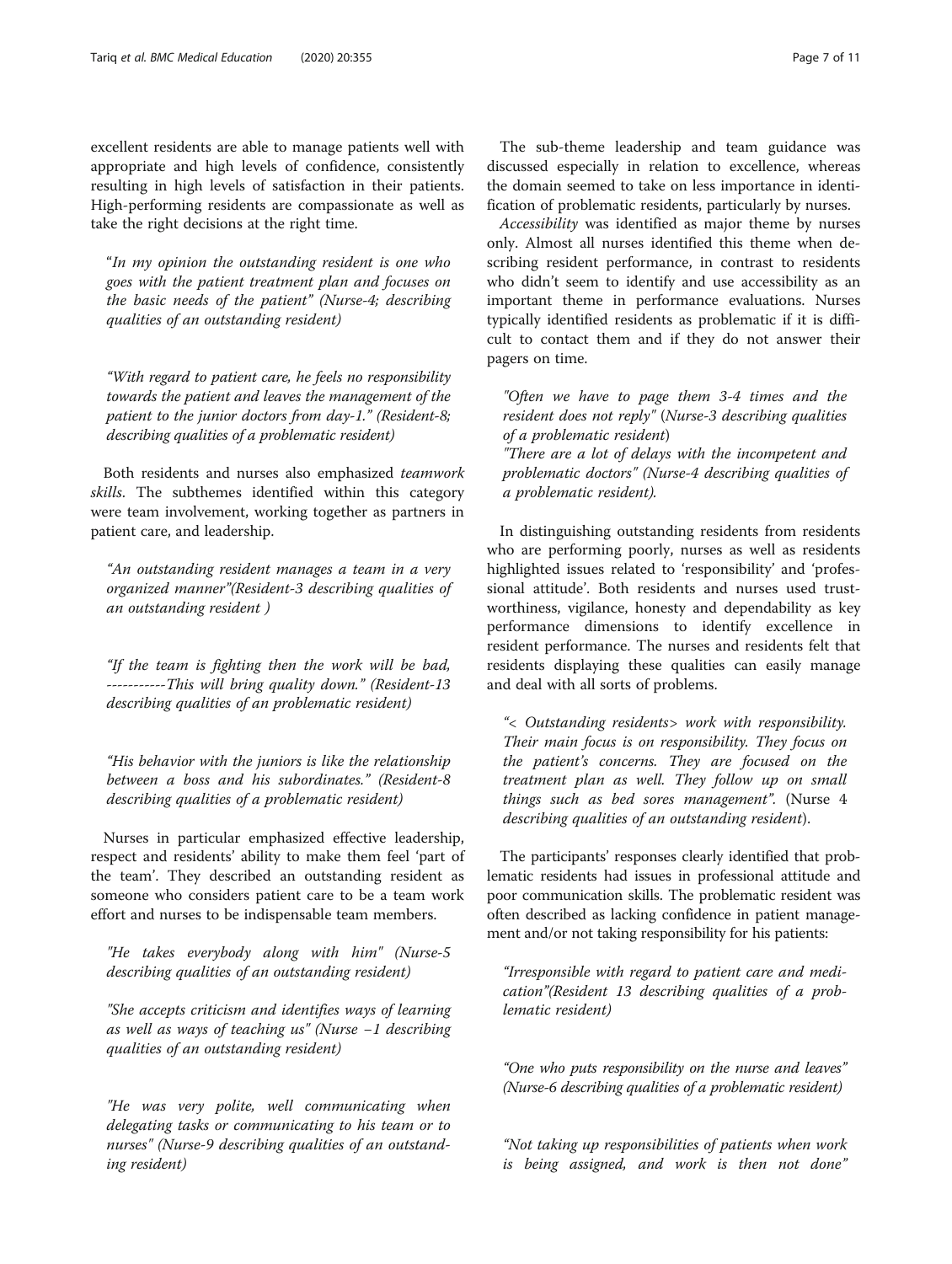(Resident-2 describing qualities of a problematic resident),

Problematic residents were also often typified as 'lacking engagement', 'disinterested in their work', 'arrogant' and 'not committed to patients' needs'.

Examples of typical quotes were:

"He has a totally dull and loose posture (Nurse-5 describing qualities of a problematic resident)."

"Stubborn, disrespectful, thinks he knows too much and nobody knows anything" (Nurse −14 describing qualities of a problematic resident)

"He is rude, thinks that he is superior to us and to other colleagues. No doubt he is knowledgeable but thinks he is superior."(Resident-7 describing qualities of a problematic resident)

Medical knowledge was not put forward as an important performance dimension in evaluation of residents, neither by residents nor by nurses. The nurses did not discuss it at all, and the residents only referred to medical knowledge when describing outstanding residents.

"< An outstanding resident> has enough knowledge and is up to date with new research and other things" (Resident-13 describing qualities of an outstanding resident)

Defining performance dimensions for average residents was more difficult for our participants. However the general consensus from participants was that average residents can be thought of as competent (addressing patient care adequately) and responsible yet lacking in communication and teamwork skills. Average residents are actually sort of average, not demonstrating any conspicuous behaviors or competencies that attract attention – either positively or negatively.

# **Discussion**

In order to gain a better understanding of how assessors and assessor groups evaluate resident performance, we explored and compared performance theories of residents and nurses, as used by them when describing and evaluating different levels of resident performance. Our findings show that performance theories of nurses and residents in our setting are very similar and overlap to a large extent, with only a few differences related to medical knowledge, accessibility and the way they look at team work. Results furthermore showed that

performance dimensions may take on varying importance depending on other characteristics of the resident that is being evaluated or discussed. This is in line with the research by Ginsberg et al. [\[25](#page-11-0)] which demonstrated that patient communication and leadership were more common in discussions of excellent residents, while trust and residents' response to feedback were found to be prominent in discussions of problematic residents.

Performance theories that emerged from our data are very much in line with performance dimensions included on the MSF rating form used at AKU, as presented in addendum 1. This may reflect participants' familiarity with MSF procedures. However, our findings also illustrate that assessor groups attach different weight and meaning to the items on the rating scale; depending on their role and overall judgment of resident performance. Our findings thus seem to illustrate the need to carefully design MSF rating forms to fit various assessor groups, as also suggested by Moonen et.al [[27](#page-11-0)] Our findings furthermore emphasize the importance of narrative comments or narrative evaluations, as nuances and subtle differences between assessor groups may get lost in numeric assessment data.

Communication skills clearly emerge as the most important performance dimension in evaluation of resident performance; it was equally discussed and described by both residents and nurses in outstanding as well as problematic residents. This finding resonates to competency frameworks, which include communication & interpersonal skills as key to high quality patient care [[28](#page-11-0)–[31](#page-11-0)]. Contrary to findings from Ginsburg and colleagues, (where attending physicians were interviewed), our results suggest that non cognitive competencies such as communication and other behavioral competencies are considered far more important than 'medical knowledge [[26\]](#page-11-0). This may be due to the fact that medical knowledge was not explicitly mentioned in our MSF questionnaire, but an explanation could also be that our study participants (residents and nurses) hold assumptions that every resident has adequate knowledge and skills, with the exception of only a few. In fact, residents did pay attention to medical knowledge, especially when describing outstanding residents. Nurses, however, did not discuss medical knowledge in describing outstanding nor problematic residents, although medical knowledge is consid-ered to be an essential competency [\[20](#page-11-0)]. Even when particularly probed, nurses indicated that they do not relate their performance evaluations to medical knowledge of the resident. This is in contrast to the findings by Ginsberg et al., where medical knowledge was found to be one of the major themes [\[26](#page-11-0)]. Indeed the nurses in our study strongly believed that it is a resident's communication skills, professional behavior, team work skills and commitment to patient care that will differentiate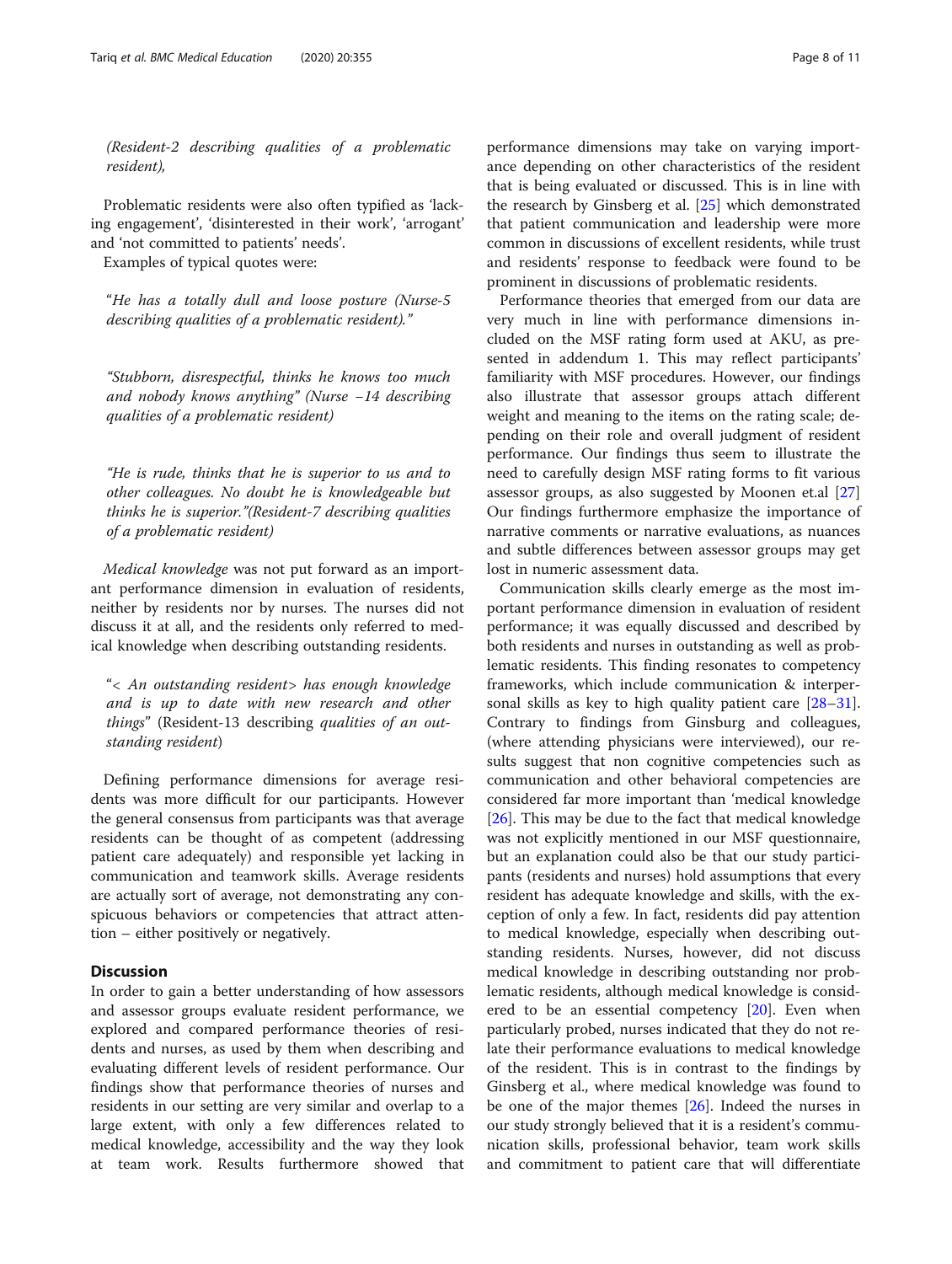him / her amongst peers. . Our findings reflect developments in medical education and health care in general, which emphasize the importance of non-medical expert competencies (communication skills, teamwork skills etc.) in delivery of high quality patient care [\[25](#page-11-0)]. Research, however, indicates that most of the feedback in clinical settings is still focused on medical knowledge and clinical skills, neglecting these soft skills, despite stakeholders' acknowledgement that these competencies may actually differentiate between competent and incompetent trainees [[32\]](#page-11-0).

Our findings regarding team work are in line with findings from Ginsburg and colleagues, who identified team interactions and team work to be a major theme in narratives describing outstanding and problematic residents. Our results, however, suggest that residents and nurses look at, and appreciate, teamwork skills in slightly different ways. Residents focus on efficiency in teamwork and task management, whereas nurses focus on respect and acknowledgment of other professionals' expertise in collaboration in particular. Especially when describing outstanding residents, nurses particularly mentioned residents' leadership qualities and abilities to "take everybody along", to guide and support others, to make them feel safe to speak up and part of the team. These findings may reflect very nicely how these groups see each other's roles in the team, in the hierarchical health care system. As effective team work is thought to be essential in minimizing harmful effects caused by lack of interaction among team members and lack of understanding of individual's roles and responsibilities [[33](#page-11-0)–[36](#page-11-0)]our findings suggest that team members' perceptions of their roles responsibilities and expectations in team work need to be made explicit and discussed.

Accessibility in particular emerged as one of the key performance dimensions identified by nurses only. Almost all nurses started by defining a problematic resident as the one who does not answer the pager on time and is not available in the wards at the time of the need. This is understandable as the nurses are very often dependent on residents' decisions and orders.

The nurses are front line patient care providers along with the residents. The nurse follows the patient care orders written by the residents in the wards. In addition nurses are present all the time in a confined area (wards) but the residents looks after the patients in many clinical areas, including emergency room. As the nurses are dependent on residents' decisions and orders, it's very difficult and hard time for them if the resident is not responding and they are in front of the patients. Indeed this is the reason why nurses have categorized nonresponders within the problematic category. Accessibility comes under a broader umbrella of professionalism, which is identified as a major competency domain in many competency frameworks [[28\]](#page-11-0). Overall, nurses' focus on communication, interpersonal skills and professionalism as shown in our study, seems to be in line with findings from the study by Ogunyemi et al. [\[35\]](#page-11-0), which revealed that residents' evaluations by the nurses with respect to communication, interpersonal skills as well as professionalism, correlate well with each other but less with faculty (clinicians') evaluations, which suggests that the evaluations by the nurses offer a unique and important perspective on resident performance that may be useful in performance assessment and formative feedback.

Overall, we feel that our findings suggest that performance theories as held by different assessor groups show commonalities, yet also meaningful differences. This may very well be an explanation for assessor variability in MSF procedures and discrepancies in performance ratings provided by different assessor groups. Findings confirm the need to include various assessor sources in MSF since each assessor group may offer a unique and important perspective on resident performance which may be useful for formative feedback, and may contribute to a holistic picture of a resident's professional competence [[11](#page-11-0), [18](#page-11-0), [22\]](#page-11-0). More importantly, however, discrepancies between residents conceptualizations of performance and professional competence and performance theories from others, may result in residents having problems accepting and using feedback for performance improvement, if feedback from assessors does not resonate with their own performance theories.

# Limitations of the study

This study has a number of limitations. MSF traditionally incorporates performance evaluations from many assessor groups, including patients, faculty, medical students etc. In our study, we only focused on performance theories of residents and nurses, and thus may have missed different and complementary views on resident performance. However, we feel that study results further current understanding of assessor source effects. Future studies including other assessor sources may be needed to fully understand relationships between assessor performance theories, assessor variability and source effects in MSF.

Secondly, it was a single center study in an Asian context; therefore, transferability of the results may be questionable.

Finally, participants' in our study were asked to describe performance of an outstanding, average and problematic resident with whom they had worked. We cannot be sure, however, if and when assessors actually use these dimensions when involved in an actual assessment task. This may be further explored in future studies.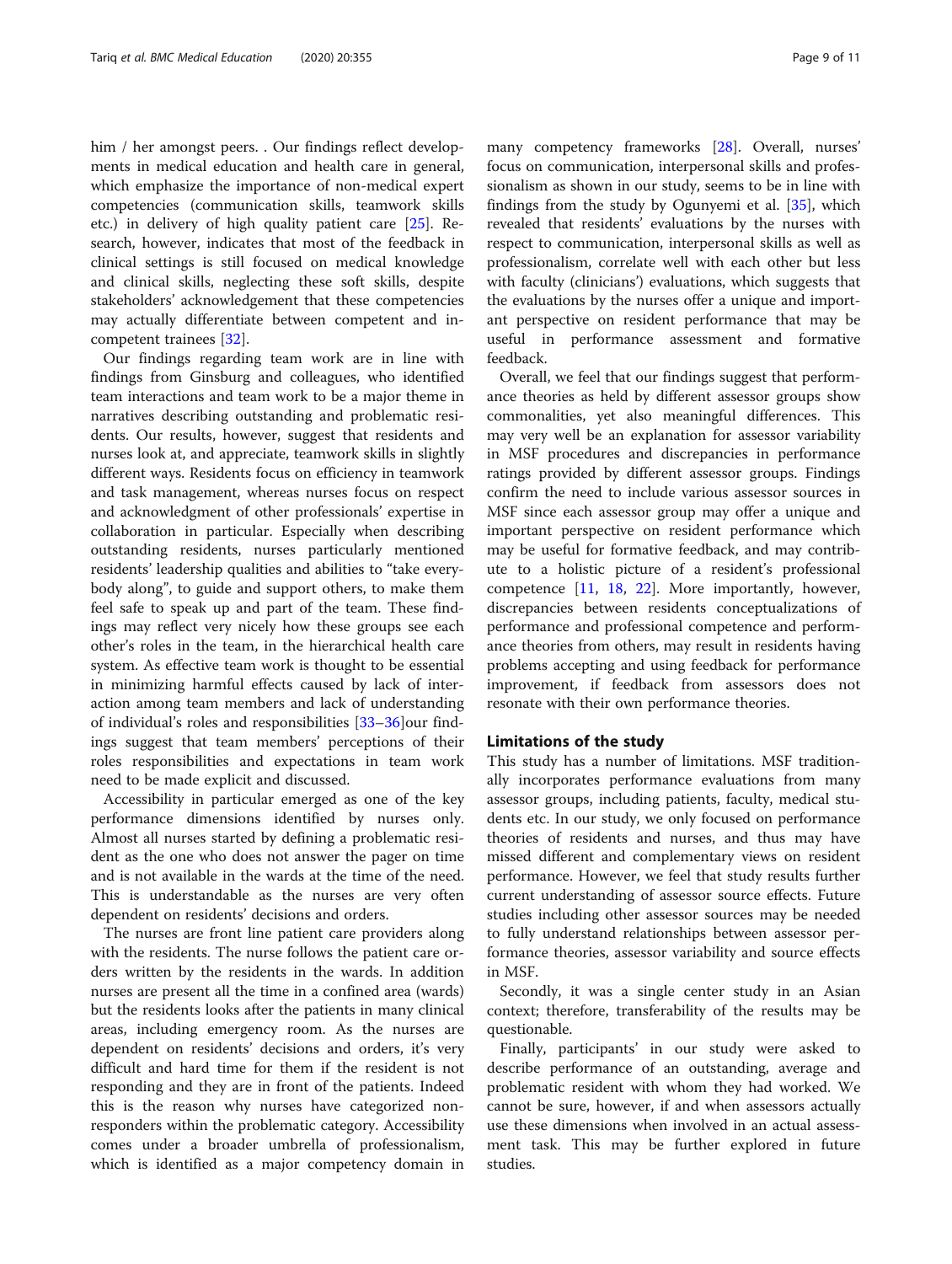# <span id="page-10-0"></span>Implications of our study

First of all, since our findings suggest that assessors may hold different performance theories resulting in assessor variability, future research should explore performance theories of all assessor groups involved in evaluation of resident performance. Future research might furthermore explore relationships between performance theories as held by residents and acceptance and use of feedback in WBA, and MSF in particular. Finally, our findings illustrate the importance of narrative evaluations and put forward the need for further research into development of performance narratives that can be used in design of MSF as well as frame-of reference training for various assessor groups.

Study findings can be used to design MSF questionnaires to adequately reflect performance theories as held by key stakeholders, allowing for differentiated, nuanced and rich portraying of resident performance (and competence levels). Practical implications may furthermore include training of the assessor groups, but more importantly encourage assessor groups to engage in discussion about what constitutes effective performance, and what performance expectations are. The findings this study helped identify areas of improvement and based on this information the MSF form used for our resident assessment was revised.

## Conclusion

Residents' and nurses' performance theories for assessing resident performance overlap to some extent, yet also show meaningful differences with respect to the performance dimensions they pay attention to or consider most important. In MSF, different assessor groups may therefore hold different performance theories, depending on their role. When evaluating resident performance, specific differences may exist with respect to valuing of non-cognitive competencies in particular. Study findings may help explain assessor variability in MSF performance ratings.

A better understanding of assessors' performance theories would help programme directors to develop profiles of outstanding, problematic and average residents, help develop more meaningful assessment tools and criteria and improve the quality of the assessment programme.

#### Supplementary information

Supplementary information accompanies this paper at [https://doi.org/10.](https://doi.org/10.1186/s12909-020-02276-1) [1186/s12909-020-02276-1](https://doi.org/10.1186/s12909-020-02276-1).

#### Additional file 1.

#### Abbreviations

MSF: Multi Source Feedback; AKU: Aga Khan University; RN: Registered Nurse; WBA: Workplace Based Assessment

#### Acknowledgements

We would like to thank Mr. Michael A. Saldanha, Associate, Health Information Management Services at the Aga Khan University for transcribing the qualitative interview data very effectively. We would also like to express gratitude to the nurses and residents for their participation in the study.

#### Authors' contributions

MT is the Interim Associate Dean FHS, Interim Chair Department for Educational Development, Professor of Medicine, Aga Khan University, Karachi, Pakistan. Muhammad Tariq contributed to Study conceptualization, design, implementation, data analysis and interpretation, drafting, revising and reviewing the manuscript. MG is an Associate Professor, School of Health Professions Education, Maastricht University, Maastricht, Netherlands. Marjan contributed to study conceptualization, design, data analysis and interpretation, drafting, revising and reviewing the manuscript. AA is a Senior Instructor, Department for Educational Development and Department of Medicine, Aga Khan University, Karachi, Pakistan. Azam contributed to study implementation, data analysis and interpretation, drafting, revising and reviewing of the manuscript. SA is an Assistant Professor, Department of Medicine, Aga Khan University, Karachi, Pakistan. Ahsan contributed to study implementation, data analysis and interpretation, drafting, and reviewing of the manuscript. TZ is an Assistant Professor, Department for Educational Development, Aga Khan University Karachi, Pakistan. Tabassum contributed to study implementation, data analysis and interpretation, drafting, and reviewing of the manuscript. All authors accept public responsibility for the manuscript. The authors read and approved the final manuscript

#### Funding

No funding was obtained for this study.

#### Availability of data and materials

The datasets used and/or analyzed during the current study available from the corresponding author on reasonable request. I can confirm data and material availability.

### Ethics approval and consent to participate

Ethical approval was obtained from the Ethical Review Committee (ERC) of the Aga Khan University.

We took precautions to protect the interests of all participants (residents and nurses). Participation was voluntary and full confidentiality was guaranteed. All participants were informed about research procedures in writing, and permission to audiotape interview sessions was obtained. Data were analyzed anonymously.

#### Consent for publication

Not Applicable.

#### Competing interests

The authors declare no competing interests.

#### Author details

<sup>1</sup>Department for Educational Development & Department of Medicine, Aga Khan University, P.O. Box 3500, Stadium Road, Karachi 74800, Pakistan. <sup>2</sup>School of Health Professions Education, Maastricht University, Maastricht Netherlands. <sup>3</sup>Department for Educational Development and Department of Medicine, Aga Khan University, Karachi, Pakistan. <sup>4</sup>Department of Medicine, Aga Khan University, Karachi, Pakistan.

#### Received: 16 September 2019 Accepted: 1 October 2020 Published online: 12 October 2020

#### References

- 1. Van der Vleuten CPM, Schuwirth LWT, Scheele F, Driessen EW, Hodges B. The assessment of professional competence: building blocks for theory development. Best Pract Res Clin Obstetrics Gynaecol. 2010;24(6):703–19.
- 2. Chandler N, Henderson G, Park B, Byerley J, Brown WD, Steiner MJ. Use of a 360-degree evaluation in the outpatient setting: the usefulness of nurse, faculty, patient/family, and resident self-evaluation. J Graduate Med Educ. 2010;2(3):430–4.